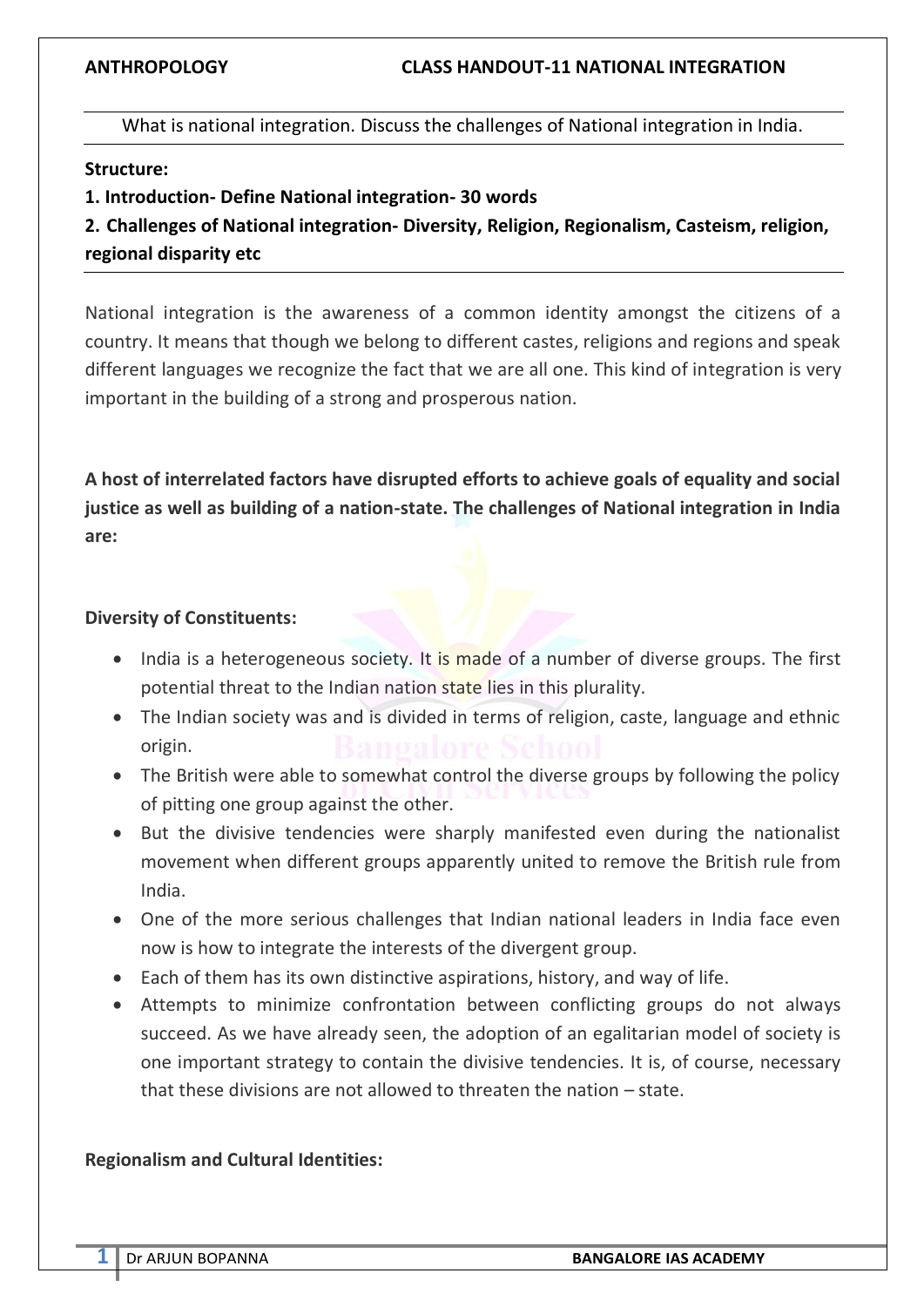- Some of the social elements having their separate cultural identity want to preserve it even at a political level and for this purpose some of these segments want further reorganization of the states.'
- We find that national politics in our country is still marked by emergence of regional nationalities.
- This is quite evident in the formation of States on linguistic basis. It is also evident in demands by some regional identities such as the Gorkha for Gorkhaland, for example.
- Creation of Jharkhand State is the outcome of the demands by some tribals. Similarly, the Gorkha hill Council-was created in 1988.
- Despite the early gains of consolidation of the nation state, diverse cultural identities asserted themselves.
- One example of this is the opposition in the Southern States to Hindi as the national language. Another example is the demand for reorganization of states.

## **Casteism:**

- Casteism has always played a dirty role in matters of politics and reservation policy and has created a wide gulf between different segments of society.
- Unfortunately, the caste system has been recognized by the framers of the Constitution by providing a protective discrimination to Scheduled Castes and Scheduled Tribes.
- Though the reservation was made for a limited period, it is being extended from time to time. '
- The reservation of seats in the educational institutions and jobs on the caste basis has strengthened the caste feeling and resulted in the possibilities of new types of inequalities and caste conflict.
- As casteism is considered a social evil and caste ideology does not go well with the egalitarian model of a socialist society, role of caste in national politics is viewed as a necessary evil.
- It is seen a factor which poses a challenge to the task of nation-building.
- All the same in the absence of an alternative basis for people to come together, caste continues to play a decisive role in Indian national politics.

## **Linguism:**

- Due to linguistic and regional loyalties the national feeling gradually erodes.
- Linguistic tensions are manifested in the borders which are bilingual.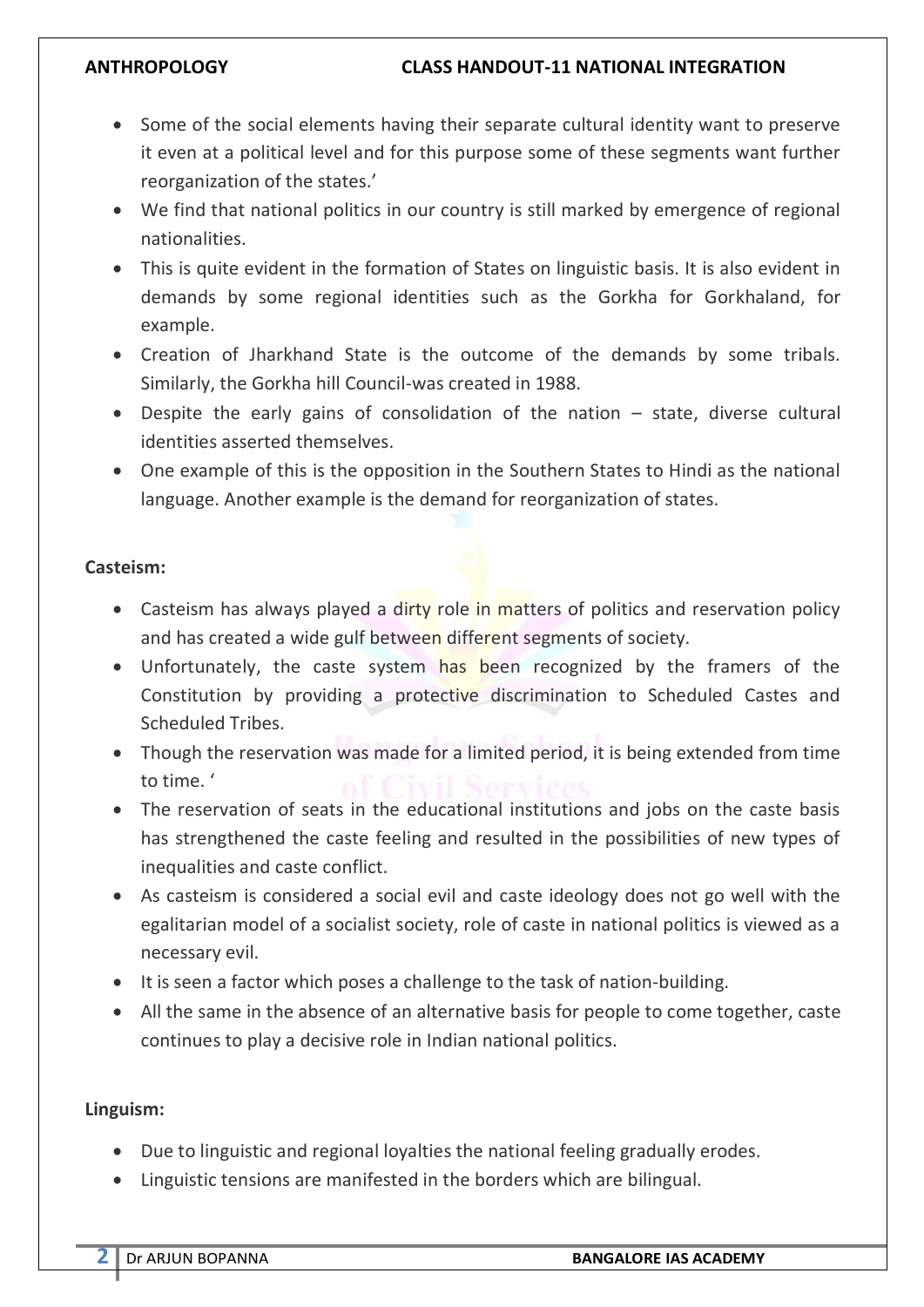### **ANTHROPOLOGY CLASS HANDOUT-11 NATIONAL INTEGRATION**

- For example, Goans are divided on the basis of Konkani and Marathi Languages.
- There is also conflict between Marathi and Kannada-speaking people in Belgaum.
- Language has become, especially since Independence, a powerful source of political articulation. For instance in the South, particularly in Tamil Nadu, language sentiments have been propagated among the people for getting power within State politics.
- The people of different linguistic groups who are concentrated in a State seem to think only in terms of interests of their own States.
- This undermines consideration of national issues and causes parochial feelings.
- The erosion of national feeling due to linguistic loyalties threatens the sovereignty of our country.

## **Communalism:**

- Broadly defined, communalism refers to the tendency of any socio-religious group to maximize its economic, political and social strength at the cost of other groups.
- This tendency runs counter to the notion of the secular nation state that India purports to be.
- There is historical evidence to prove that various religious communities in India have coexisted peacefully through time. Of course, there is also evidence that reflects the conflict between religious communities.
- The most well known clashes have been between Hindus and Muslims.
- One of the major social problems of India in the 80s has been the communal divide problem. When one group asserts its interests and identity at the cost of another group, the communal divides emerge.
- Some cities such as Moradabad, Meerut, Aligarh and Boroda etc. has appeared as the centers of communal riots.

# **Social Inequalities:**

- In every society there is a system of social stratification.
- Social stratification refers to inequality in society based on unequal distribution of goods, services, wealth, power, prestige, duties, rights, obligations and privileges.
- Take for example, the social inequalities created by the caste system.
- Being a hereditary and endogamous system, the scope for social mobility is very little.
- Social privileges and financial and educational benefits are by and large accessible to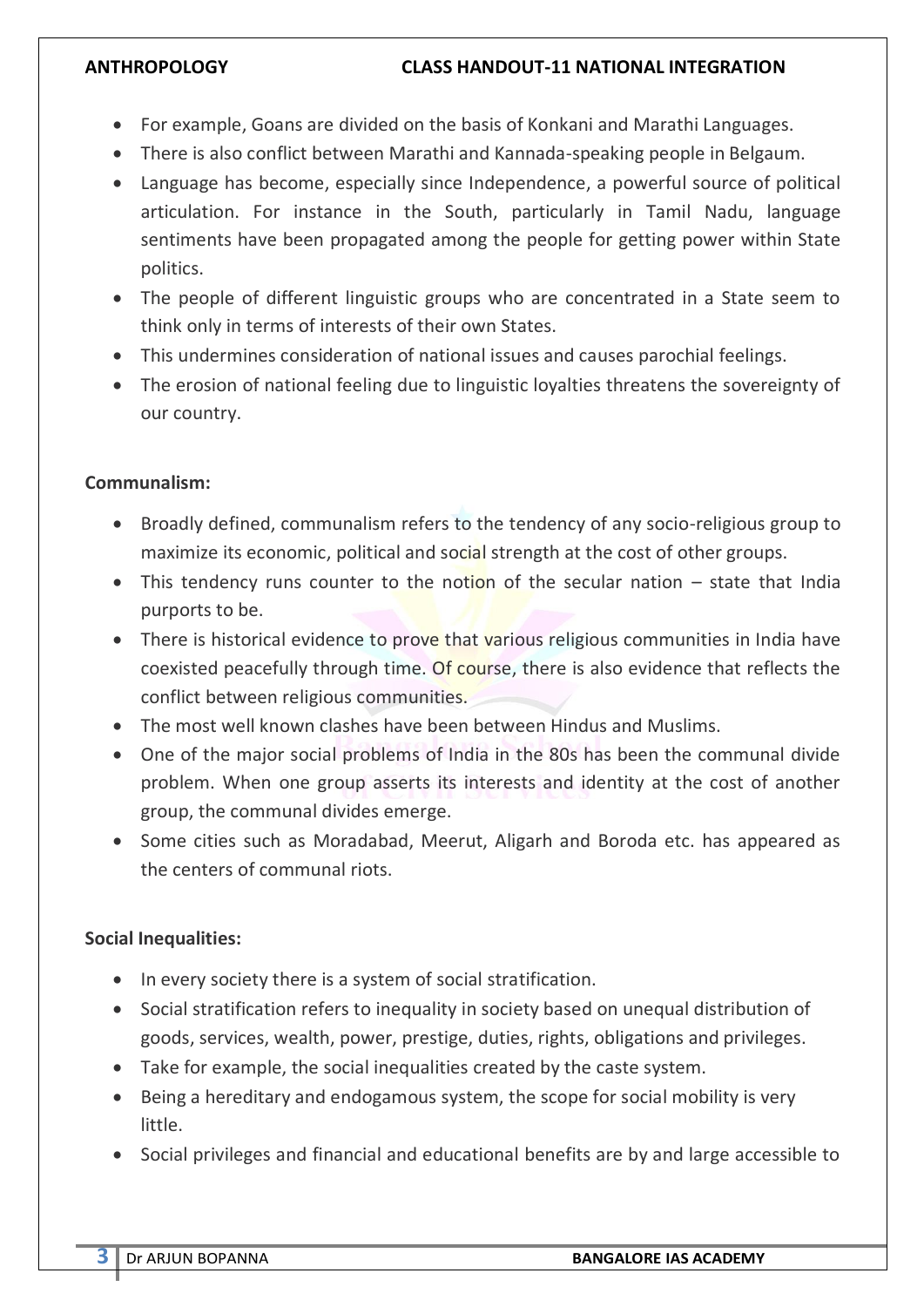only to upper caste groups. Social inequalities have a disintegrating effect on the process of nation-building.

## **Regional Disparities:**

- The unequal development of different regions of India has negatively affected the character of national integration.
- The unequal development has become the major cause of many social movements after the independence.
- For instance, the Jharkhand movements which involved tribal groups from Bihar, M.P. Bengal and Orissa stresses the backwardness of the region among other issues. While demanding a separate State, people, involved in this movement argue that the rich natural resources of the area have been
- The dissatisfaction caused by the perceived and / or actual threat of material deprivation has led people to think that the socio-economic development of their region is not possible if they continue to be a part of the Indian Union.
- Thus the regional disparities in terms of socio-economic development have at times proved to be a threat to the concept of united nation-state.

## **Ethnonationality and Ethnic Conflicts:**

- Ethnonationalism and ethnic conflict has hindered national integration.
- Whereas the modern concept of nationalism is closely linked with the concept of nation-state, scholars have described another prevailing notion of nationalism such as religious nationalism, ethnonationalism etc.
- Although nationhood is denied to the Nagas, the Nagas understand themselves as nation in the sense of ethnonationality. The concept of "ethnonationalsim" best defines the self-understanding of the ethnic groups in Northeast India in the various forms of their struggle for identity.
- Ethnonationalism is a phenomenon of political movement launched on the basis of ethnic identity. It is to mention that the nation-building came to be challenged by the eruption of ethnic conflicts.

# **Role of Political Parties:**

- The regional political parties play a dirty role in exploiting the regional feelings of the people.
- Regional political parties formed on the basis of linguism at times form the